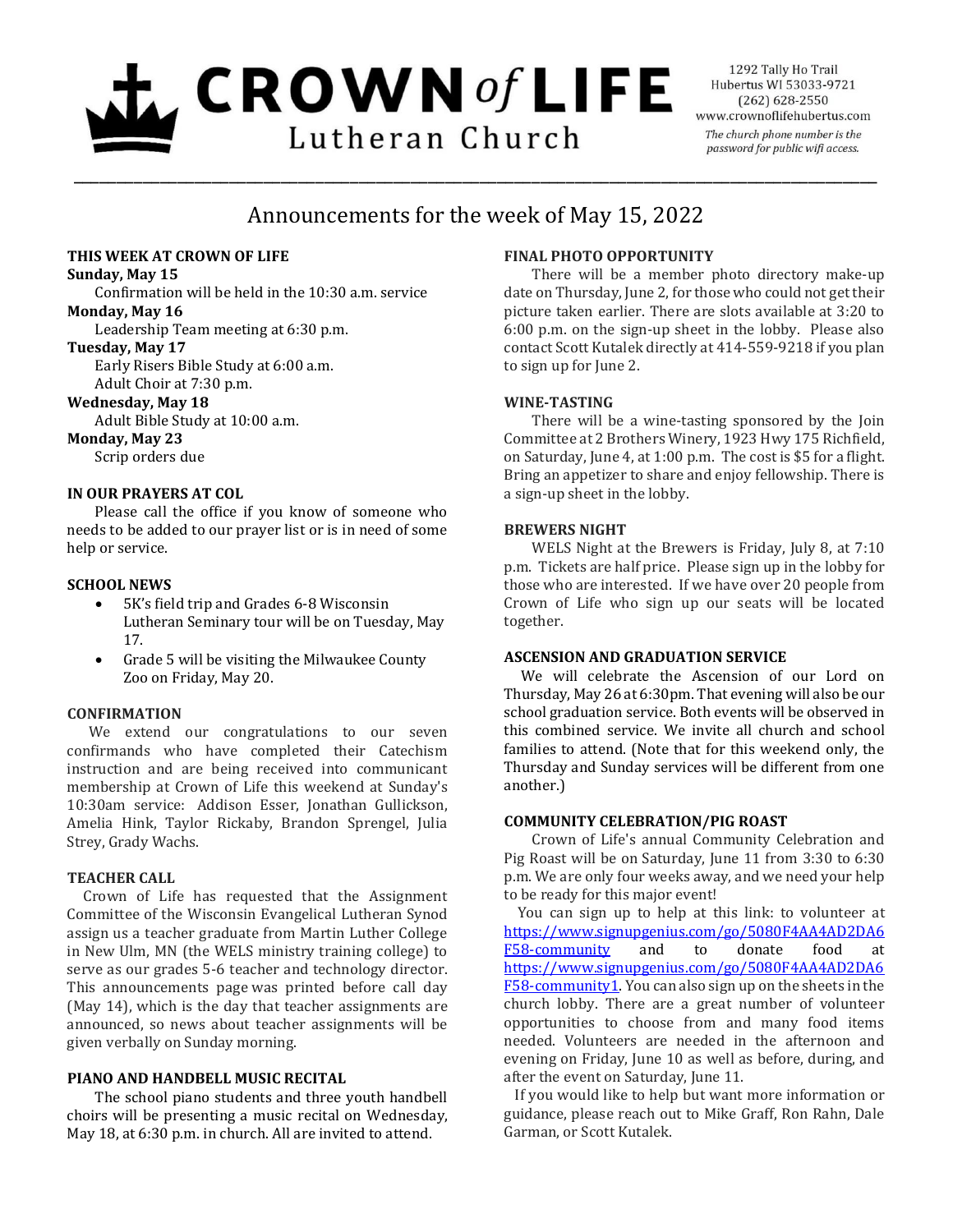This event also includes giveaways in the form of door prizes. The outreach committee is primarily interested in gift card door prizes. Gift cards can be purchased through our Raise Right program (formerly called Shop with Scrip). Please contact Belinda Matter with any questions about Raise Right gift cards.

Make sure to join us for this fun community event! We'd love to see you there!

#### **LAWNMOWING HELP NEEDED**

Time to set up the lawnmowing schedule! Teams mow the lawn on a rotating schedule. Two-man teams are suggested. Each team is responsible for cutting and trimming the grass areas around the church and parsonage some time during the week, Wednesday-Saturday during the months of May through October. You may sign up online for as many weeks as you like at SignUpGenius.com with this link: https://www.signupgenius.com/go/5080F4AA4AD2DA6 F58-lawnmowing More instructions are on the sign-up. Contact Greg Dreyer at 262-365-1825 or Bob Lalk at 262- 993-7887 with any questions.

#### **SHOP WITH RAISE RIGHT**

Shop With Scrip has converted their website to Raise Right in order to align with their phone app trying to simplify matters for users. Check out the new features! Orders are due by the end of the day on the **second** and **fourth Monday of every month**. Use an order form located by the church mailboxes or contact Belinda Matter or Dawn Schaenzer with any questions.

#### **BE A GREETER**

A new Sunday church greeter schedule will be handed out soon. If you would like to help in this way (it works out to about five times a year), contact the church office at 262-628-2550 or [coladmin@crownoflifehubertus.com](mailto:coladmin@crownoflifehubertus.com) and you will receive information and be put on the schedule. If you need to be taken off the schedule, please let the office know by **May 25.**

#### **VACANT LEADERSHIP POSITIONS**

Our congregation continues to be so richly blessed by our Lord, and we humbly give thanks for His gracious care. At the same time, we continue to search for members to serve in congregational leadership positions that still remain vacant. The position focused on stewardship (i.e., helping members to discover and use their gifts of time, talents and treasures) has been vacant for almost three years now. Also, **and of particularly immediate concern**, is the vacancy created in our controller position when it was unable to be filled during our elections last November.

Our congregation cannot effectively meet the ministry opportunities that our Lord sets before us without the involvement of congregation members to provide leadership in these areas. I am asking those of you that have graciously been given gifts in these areas to consider anew whether you might serve your Lord, and your brothers and sisters in Christ, via either of these positions. Perhaps it is the case that you may have a heart willing to serve but have doubts about whether you have the "right" talents and skills. If so, at least take the first step and ask to learn more about these positions. We would be happy to tell you more and perhaps help you discover if these positions, or other opportunities, might be ways in which your gifts can be used. Please give prayerful consideration to this request and contact Dave Sitzman (262-627-9194, [dasitzman@gmail.com\)](mailto:dasitzman@gmail.com) or any other member of the leadership team to learn more.

#### **MEDITATIONS**

The next issue of Meditations is available on the table in the Gathering Area. If you care to contribute to the \$3.75 cost, you may place your donation in the box.

#### **WELS/ELS SINGLES LAPHAM PEAK HIKING**

Join fellow WELS/ELS Singles for hiking at Lapham Peak (W239 N846 County Rd C, Delafield WI 53018) on **Saturday, June 18**, at 2:00 p.m. We will meet in the Evergreen Parking Lot. From there we can decide if we want to go to the nature center, tower, butterfly garden or more trails. Length of hike will be determined by the group. Questions? Feel free to contact Rachel at [rachelfritz@yahoo.com.](mailto:rachelfritz@yahoo.com)

#### **KML NEWS**

Please join us in person or online [\(www.kmlhs.org/stream\)](http://www.kmlhs.org/stream) as Kettle Moraine Lutheran High School students glorify God through music! The Spring Band and Choir Concert will be held on **Saturday, May 21**, at 6:30 p.m. in the Performing Arts Center

An estate planning seminar will be held at KML on **Wednesday, June 8**, at 6:30 p.m. Learn about the process and the documents that make up an estate plan. This is a free event held at KML, but please RSVP to [paul.snamiska@kmlhs.org.](mailto:paul.snamiska@kmlhs.org)

 A customized estate plan workshop will be held at KML on **Tuesday, June 14,** at 6:30 p.m. Attendees will actively participate in this workshop at KML and, by the end of the session, will be nearly done with their own plan. Attendance is limited for this workshop. There is no cost, but please reserve your spot by contacting Paul Snamiska (262.677.4051; [paul.snamiska@kmlhs.org\)](mailto:paul.snamiska@kmlhs.org).

#### **WELS SUMMER BAND CAMP**

The WELS Summer Band Camp will take place from **July 10 - 15, 2022,** on the campus of Wisconsin Lutheran College for all Band students about to enter grades 6-9. The Camp is an amazing overnight camp that focuses on God's Word, fellowship, making music, and building strong, long-lasting relationships. For more information, please contact Dan Hubert at [dan.hubert@wlc.edu](mailto:dan.hubert@wlc.edu) or visit [www.welsbandcamp.com.](http://www.welsbandcamp.com/)

#### **ATTENDANCE FROM LAST WEEK**

Thursday Attendance - 16 Sunday Attendance Early – 95 Late – 144